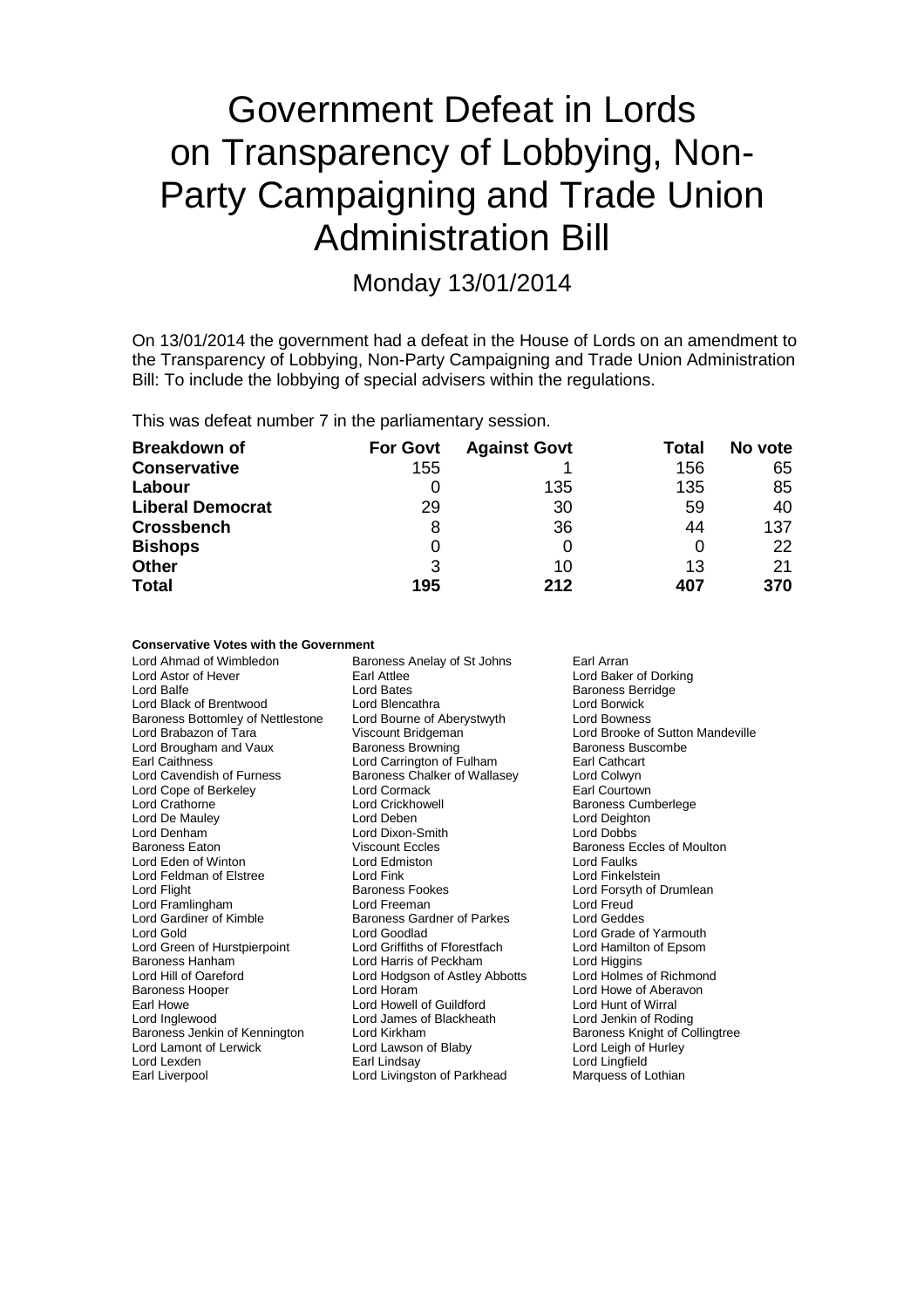Baroness Newlove Baroness Noakes<br>
Baroness O'Cathain March Lord Patten Baroness Trumpington **Lord Tugendhat**<br>
Lord Waddington **Baroness I Lord Wakeham** Baroness Wheatcroft<br>Baroness Williams of Trafford

Lord Lucas Lord Luke Lord Lyell Lord Macfarlane of Bearsden Lord MacGregor of Pulham Market Lord Mackay of Clashfern Lord Magan of Castletown Lord Mancroft **Lord Mancroft** Lord Marland<br>
Lord Marlesford Lord Mayhew of Twysden Lord McColl of Dulwich Lord Mayhew of Twysden Lord McColl of Lord McColl of Lord McColl of Dulyist Lord Maseby Baroness Morris of Bolton Lord Moynihan Lord Naseby Lord Nash **Baroness Neville-Jones** Baroness Neville-Jones Baroness Neville<br>Baroness Newlove Baroness Noakes Baroness Neville-Baroness O'Cathain Lord Patten Baroness Perry of Southwark Lord Popat Baroness Rawlings Lord Ribeiro Viscount Ridley Lord Risby Lord Ryder of Wensum Lord Sassoon **Baroness Seccombe** Earl Selborne Lord Selkirk of Douglas **Lord Selsdon** Lord Selsdon Baroness Shackleton of Belgravia<br>
Baroness Sharples **Baroness** Sharples **Lord Shaw of Northstead** Lord Sheikh Lord Shaw of Northstead Lord Sheikh<br>Lord Sherbourne of Didsbury Earl Shrewsbury Baroness Shephard of Northwold Lord Sherbourne of Didsbury Earl Shrewsbur<br>
Lord Spicer Cord Stewartby Baroness Stedman-Scott Lord Stewartby Exaroness Stedman-Scott<br>
Lord Taylor of Holbeach<br>
Lord Trefgarne Baroness Stowell of Beeston Lord Taylor of Holbeach Cord Trefg<br>
Lord Trenchard Cord Trefgarness Lord Trefgarness Lord True Viscount Trenchard Lord Trimble Lord True Lord Waddington Lord Wakeham Lord Waldegrave of North Hill Lord Wasserman **Example 2** Lord Wei<br>
Lord Whitby **Contains Container Container Baroness Wilcox** Viscount Younger of Leckie

#### **Conservative Votes against the Government**

Lord Norton of Louth

#### **Labour Votes with the Government**

### **Labour Votes against the Government**

Lord Browne of Ladyton Lord Campbell-Savours<br>
Viscount Chandos Lord Christopher Lord Foster of Bishop Auckland Baroness Gale<br>
Lord Giddens
Baroness<br>
Lord Glasman Baroness Henig Baroness Hilton of Eggardon<br>Baroness Hollis of Heigham Lord Howarth of Newport Baroness Lister of Burtersett Lord Lympne<br>Lord MacKenzie of Culkein Baroness Mallalieu Lord McFall of Alcluith Baroness McIntosh of Hudnall<br>
Lord Monks<br>
Lord Moonie Lord Morris of Handsworth Lord O'Neill of Clackmannan<br>
Lord Pendry Cord Baroness Pitkeathley

Lord Anderson of Swansea Baroness Andrews Lord Bach Lord Bassam of Brighton Lord Berkeley<br>Baroness Blood Lord Boateng Baroness Blackstone **Baroness Blood** Baroness Blood Lord Boateng<br>
Lord Boateng<br>
Lord Brookman<br>
Lord Brookman Lord Borrie Lord Brooke of Alverthorpe Lord Brookman Viscount Chandos<br>
Lord Collins of Highbury<br>
Lord Davies of Coity<br>
Lord Davies of Collins of Collins of Collins of Collins of Collins<br>
Lord Davies of Collins of Collins of Collins of Collins of Collins of Collins of Collins Lord Davies of Coity Lord Davies of Oldham<br>
Baroness Drake Lord Elder Baroness Donaghy **Baroness Drake** Lord Elder<br>
Lord Evans of Temple Guiting Baroness Farrington of Ribbleton Lord Faulkner of Worcester Baroness Farrington of Ribbleton Lord Faulkne<br>Baroness Gale Content Lord Gavron Lord Giddens **Lord Glasman** Communication Communication Communication Communication Communication Communication<br>Baroness Goudie **Baroness Communication** Communication Communication Communication Communication Communication Lord Graham of Edmonton Lord Grenfell<br>
Lord Grocott 
Viscount Hanworth Lord Griffiths of Burry Port Lord Grocott Cord Consumer Cord Viscount Hanworth<br>
Lord Harris of Haringey Lord Harrison Lord Harrison Lord Harrison Lord Harris of Haringey Lord Harrison Lord Hart of Chilton Lord Haworth **Baroness Hayter of Kentish Town** Baroness Health Baroness Health Baroness Health Baroness Hilton of Equardon Lord Hollick Baroness Hollis of Heigham Lord Howarth of Newport Baroness Howells of St Davids<br>
Lord Howie of Troon Lord Hoyle Cord Howell Baroness Hughes of Stretford Lord Hoyle<br>
Lord Hunt of Chesterton<br>
Lord Irvine of Lairg<br>
Lord Irvine of Lairg Lord Hughes of Woodside Lord Hunt of Chesterton Lord Irvine of Chesterton Lord Irvine of Chesterton Lord Jordan Baroness Jay of Paddington Baroness Jones of Whitchurch Lord Jordan Lord Kennedy of Southwark Baroness Kennedy of Cradley Lord Kestenbaum Lord Kennedy of Southwark **Baroness Kennedy of Cradley** Lord Kestenbaum Baroness Kinnock Baroness Kinnock Christenbaum Baroness Kinnock of Holyhead Lord Kinnock Baroness Kingsmill Baroness Kinnock of Holyhead Lord Kinnock Lord Knight of Weymouth Lord Levy<br>
Lord Lingey Lister of Burtersett Lord Lympne Lord Lingey<br>
Lord Macdonald of Tradeston<br>
Lord Macdonald of Tradeston Lord MacKenzie of Culkein **Baroness Mallalieu** Baroness Massey of Darwen<br>
Lord Maxton **Baroness McDonagh**<br>
Lord McAvoy **Communist Communist Communist Communist Communist Communist Communist Communist Communist Communist Co** Lord Maxton **Lord McAvoy Communist Lord McAvoy Baroness McDonagh**<br>
Lord McFall of Alcluith **Baroness McIntosh of Hudnall** Lord Mendelsohn Lord Moonie<br>
Baroness Morris of Yardlev<br>
Lord Morris of Aberavon Baroness Morgan of Huyton Baroness Morris of Yardley Caroness Morris of Aberavon Baroness Morris of Yurath Lord Morris of Aberavon Lord O'Neill of Clackmannan Curatel of Bradford Baroness Pitkeathley<br>
Baroness Quin<br>
Lord Radice<br>
Lord Radice Lord Ponsonby of Shulbrede Baroness Quin Cord Ponsonby of Shulbrede Baroness Quin Lord Radice<br>
Baroness Rendell of Babergh Lord Richard<br>
Lord Richard Baroness Rendell of Babergh Lord Rooker Lord Rosser Lord Rosser Lord Rowlands<br>
Baroness Royall of Blaisdon Lord Sawyer Lord Baroness Sherlock Baroness Royall of Blaisdon **Lord Sawyer** Lord Sawyer Baroness Sherlock Baroness Sherlock Basidon Baroness Sherlock<br>Viscount Simon **Contains Baroness Smith of Basildon** Lord Shape Baroness Smith of Basildon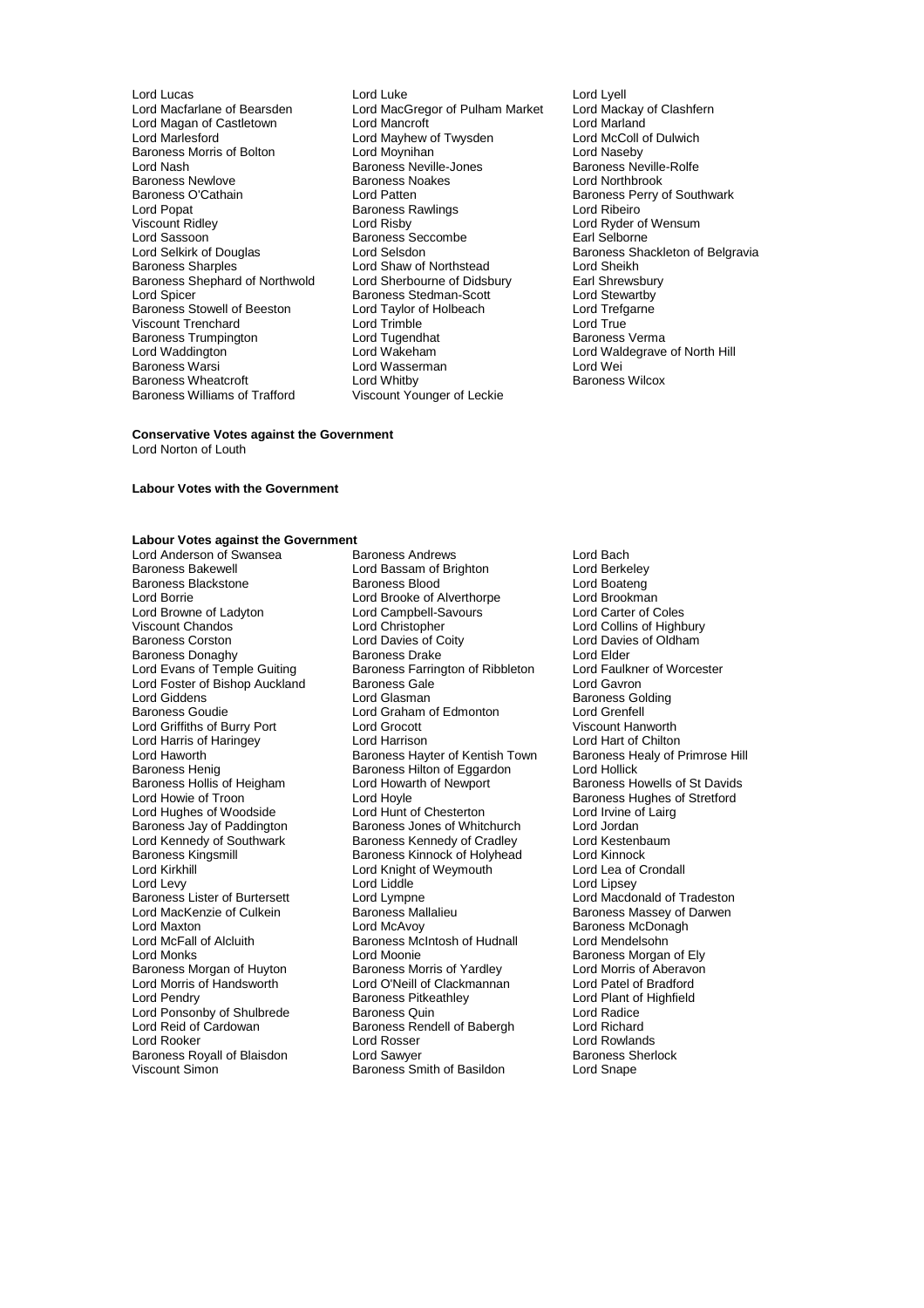Lord Soley **Lord Stevenson of Balmacara** Lord Stone of Blackheath<br>Baroness Symons of Vernham Dean Lord Taylor of Blackburn Baroness Taylor of Bolton Baroness Symons of Vernham Dean Lord Taylor of Blackburn Baroness Taylor Cord Tenness Taylor Cord Tomlinson Lord Temple-Morris **Baroness Thorn**<br>
Lord Triesman<br>
Lord Tunnicliffe Lord Triesman **Lord Tunnicliffe** Lord Turnberg<br>
Baroness Turner of Camden **Baroness Wall of New Barnet** Baroness Warw Lord West of Spithead Baroness Wheeler Baroness Wheeler Baroness Wilkins Lord Whitty **Communist Communist Communist Communist Communist Communist Communist Communist Communist Communist Communist Communist Communist Communist Communist Communist Communist Communist Communist Communist Communist** 

### **Liberal Democrat Votes with the Government**

Lord Lee of Trafford Lord Loomba<br>
Baroness Manzoor Lord McNally Lord Rodgers of Quarry Bank Lord Roper<br>
Lord Shipley Lord Smith of Clifton Lord Stoneham of Droxford<br>
Lord Wallace of Tankerness
Lord Wallace of Saltaire Lord Wallace of Tankerness

Baroness Doocey **Lord Dykes** Lord Dykes Lord Hussain<br>Baroness Jolly **Communist Constructs** Lord Jones of Cheltenham **Communist Baroness Kramer** Lord Jones of Cheltenham Baroness Kramer<br>
Lord Loomba<br>
Baroness Maddock Baroness Manzoor **Lord McNally** Baroness Miller of Chilthorne Domer<br>
Lord Newby Baroness Nicholson of Winterbourne Baroness Northover Baroness Nicholson of Winterbourne Baroness Northover<br>Lord Purvis of Tweed Baroness Randerson Lord Palmer of Childs Hill **Lord Purvis of Tweed Childs Baroness Randers**<br>Lord Rodgers of Quarry Bank Lord Roper Childs Romer Lord Sharman Lord Smith of Clifton Lord Steel of Aikwood<br>
Lord Taylor of Goss Moor

### **Liberal Democrat Votes against the Government**

Baroness Bakewell of Hardington Mandeville<br>Lord Chidgey Lord Chidgey **Lord Clement-Jones** Lord Conternation Lord Cotter<br>
Lord Dholakia **Conternation Conternation Conternation**<br>
Baroness Carden of Frognal Lord Dholakia **Baroness Falkner of Margravine** Baroness Garden of Frogn<br>Baroness Grender **Baroness Harris of Richmond** Lord Kirkwood of Kirkhope Lord Maclennan of Rogart<br>
Lord Redesdale<br>
Lord Redesdale<br>
Lord Roberts of Llandudno<br>
Baroness Sharp of Guildford<br>
Lord Shutt of Greetland Lord Roberts of Llandudno Baroness Sharp of Guildford<br>
Lord Strasburger Cord Teverson Lord Strasburger **Lord Text** Lord Teverson **Lord Thomas of Gresford**<br>
Lord Tope Lord Tope Lord Ther Corpus Corpus Baroness Walmsley

Lord Greenway<br>Lord Powell of Bayswater

Lord Ashdown of Norton-sub-Hamdon Lord Avebury<br>Baroness Benjamin Lord Bradshaw

Baroness Harris of Richmond Lord Kirkwood of Lord Razzall Lord Tope<br>
Baroness Williams of Crosby Lord Willis of Knaresborough Lord Wrigglesworth<br>
Lord Wrigglesworth Lord Willis of Knaresborough

## **Crossbench Votes with the Government**<br>Viscount Brookeborough Lord Curry of Kirkharle

Viscount Brookeborough Lord Curry of Kirkharle Lord Fellowes Lord Sutherland of Houndwood

### **Crossbench Votes against the Government**<br>Lord Aberdare lord Rest

Lord Aberdare **Lord Best** Lord Best Lord Bichard<br>
Lord Brown of Eaton-under-Heywood Baroness Butler-Sloss **Lord Brown of Eaton-under-Heywood** Baroness Butler-Sloss Lord Brown of Eaton-under-Heywood Baroness Butler-Sloss Earl Clancarty Corporation Craigavon Earl Clancarty Corpor<br>
Lord Crisp Viscount Craigavon Lord Crisp Lord Craig of Radley Viscount Craigavon<br>Lord Craig of Radley Viscount Craigavon<br>Lord Dear Lord Elystan-Morgan Lord Dear Lord Elystan-Morgan Baroness Finlay of Llandaff Lord Hannay of Chiswick Lord Hardie Lord Harries of Pentregarth Baroness Howe of Idlicote Lord Jay of E<br>
Baroness Kidron Lord Laming Baroness Kidron **Communist Communist Communist Communist Communist Communist Communist Communist Communist Communist Communist Communist Communist Communist Communist Communist Communist Communist Communist Communist Commu** Baroness O'Neill of Bengarve Lord Pannick <br>
Lord Rome Lord Turnbull Lord Turnbull<br>
Lord Romess Valentine Lord Rowe-Beddoe <sup>V</sup> Lord Turnbull<br>
Lord Walpole **Lord Walpole Communist Property** Baroness Warnock

Baroness Morgan of Drefelin Baroness O'Loan<br>
Lord Pannick Baroness O'Loan

Baroness Hollins Baroness Howarth of Breckland<br>
Lord Jay of Ewelme<br>
Lord Kerr of Kinlochard Lord Wilson of Tillyorn

**Bishop Votes with the Government**

#### **Bishop Votes against the Government**

**Other Votes with the Government**

Lord Empey Lord Rogan Baroness Tonge **Other Votes against the Government**<br>Lord Ahmed Lord Ahmed<br>
Lord Ahmed **Lord Cunningham of Felling** Baroness Jones of Moulsecoomb<br>
Lord McKenzie of Luton **Lord Rennard** Lord Rennard Lord Smith of Finsbury Lord Smith of Finsbury

Baroness Wall of New Barnet Baroness Warwick of Undercliffe<br>Baroness Wheeler Baroness Whitaker Lord Young of Norwood Green